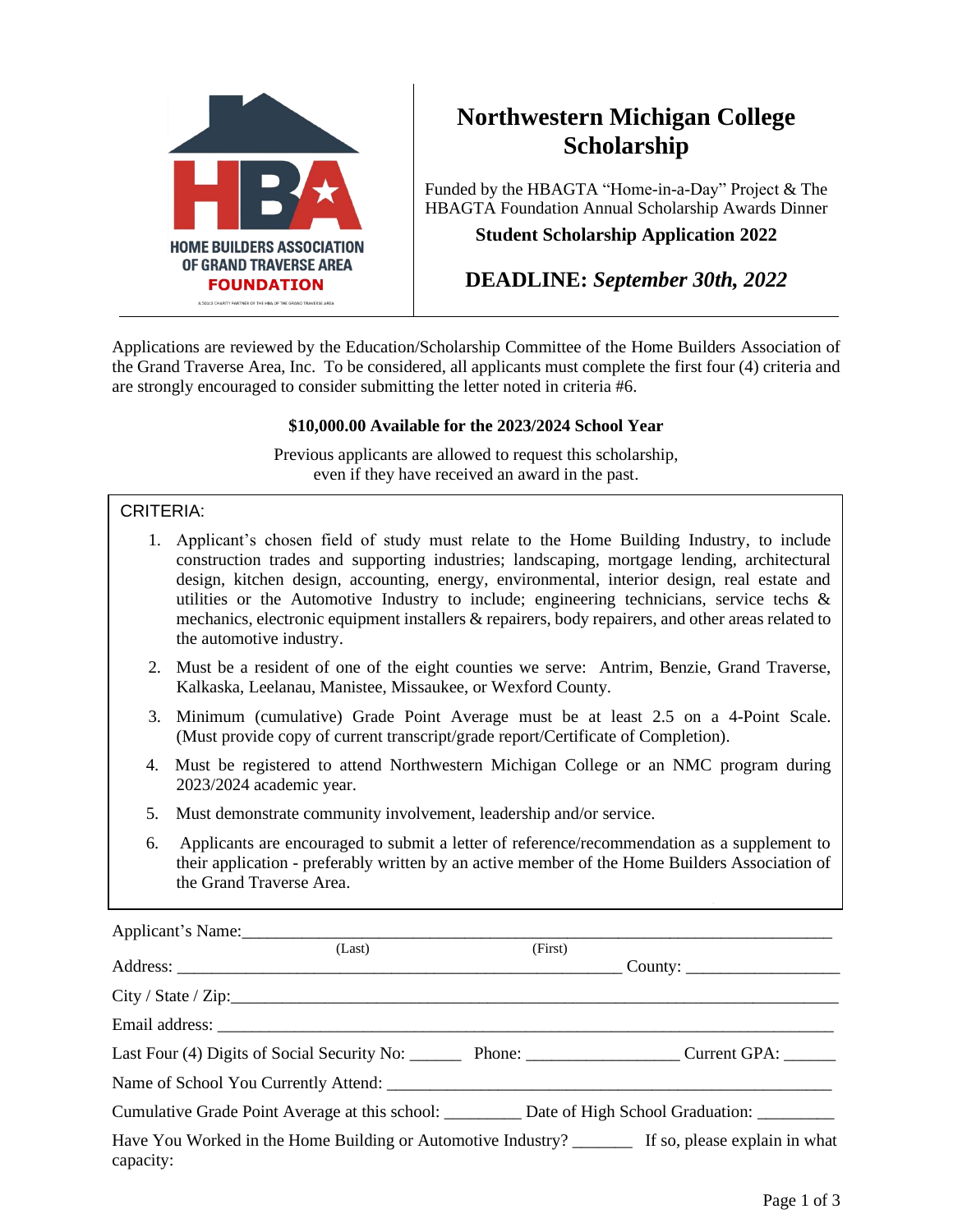| <b>Field of Study</b> | Please indicate your current field of study. |  |
|-----------------------|----------------------------------------------|--|
|                       |                                              |  |
|                       |                                              |  |
|                       |                                              |  |

| <b>Future College and</b> | Please describe your future college and employment Goals. |  |
|---------------------------|-----------------------------------------------------------|--|
| <b>Employment Goals</b>   |                                                           |  |
|                           |                                                           |  |
|                           |                                                           |  |
|                           |                                                           |  |

| <b>Community Involvement</b> | Please describe your involvement in community leadership and/or service over the<br>past three to five years. |
|------------------------------|---------------------------------------------------------------------------------------------------------------|
|                              |                                                                                                               |
|                              |                                                                                                               |
|                              |                                                                                                               |
|                              |                                                                                                               |

| <b>College Courses</b>                                                                                                                                                                                                                       |  |                                  | Please list courses you have taken and/or plan to take at Northwestern Michigan<br>College. |                                                          |  |
|----------------------------------------------------------------------------------------------------------------------------------------------------------------------------------------------------------------------------------------------|--|----------------------------------|---------------------------------------------------------------------------------------------|----------------------------------------------------------|--|
|                                                                                                                                                                                                                                              |  |                                  |                                                                                             |                                                          |  |
|                                                                                                                                                                                                                                              |  |                                  |                                                                                             |                                                          |  |
|                                                                                                                                                                                                                                              |  |                                  |                                                                                             |                                                          |  |
|                                                                                                                                                                                                                                              |  |                                  |                                                                                             |                                                          |  |
|                                                                                                                                                                                                                                              |  |                                  |                                                                                             |                                                          |  |
|                                                                                                                                                                                                                                              |  | Are You a Full Time Student? Yes |                                                                                             | No Number of Credits/Classes Taken Last/Current Semester |  |
|                                                                                                                                                                                                                                              |  |                                  | Are You a Part Time Student? Yes No Number of Credits/Classes Taken Last/Current Semester   |                                                          |  |
|                                                                                                                                                                                                                                              |  |                                  |                                                                                             |                                                          |  |
| Please indicate the names of three (3) individuals who can provide a personal reference. You may include<br><b>References</b><br>someone you have worked for, someone who has been your teacher, or someone who otherwise knows<br>you well. |  |                                  |                                                                                             |                                                          |  |
|                                                                                                                                                                                                                                              |  |                                  | Name and Address                                                                            | Relationship to You                                      |  |
| 1                                                                                                                                                                                                                                            |  |                                  |                                                                                             |                                                          |  |
|                                                                                                                                                                                                                                              |  |                                  |                                                                                             |                                                          |  |
| 2                                                                                                                                                                                                                                            |  |                                  |                                                                                             |                                                          |  |
|                                                                                                                                                                                                                                              |  |                                  |                                                                                             |                                                          |  |
|                                                                                                                                                                                                                                              |  |                                  |                                                                                             |                                                          |  |
| 3                                                                                                                                                                                                                                            |  |                                  |                                                                                             |                                                          |  |
|                                                                                                                                                                                                                                              |  |                                  |                                                                                             |                                                          |  |
|                                                                                                                                                                                                                                              |  |                                  |                                                                                             |                                                          |  |